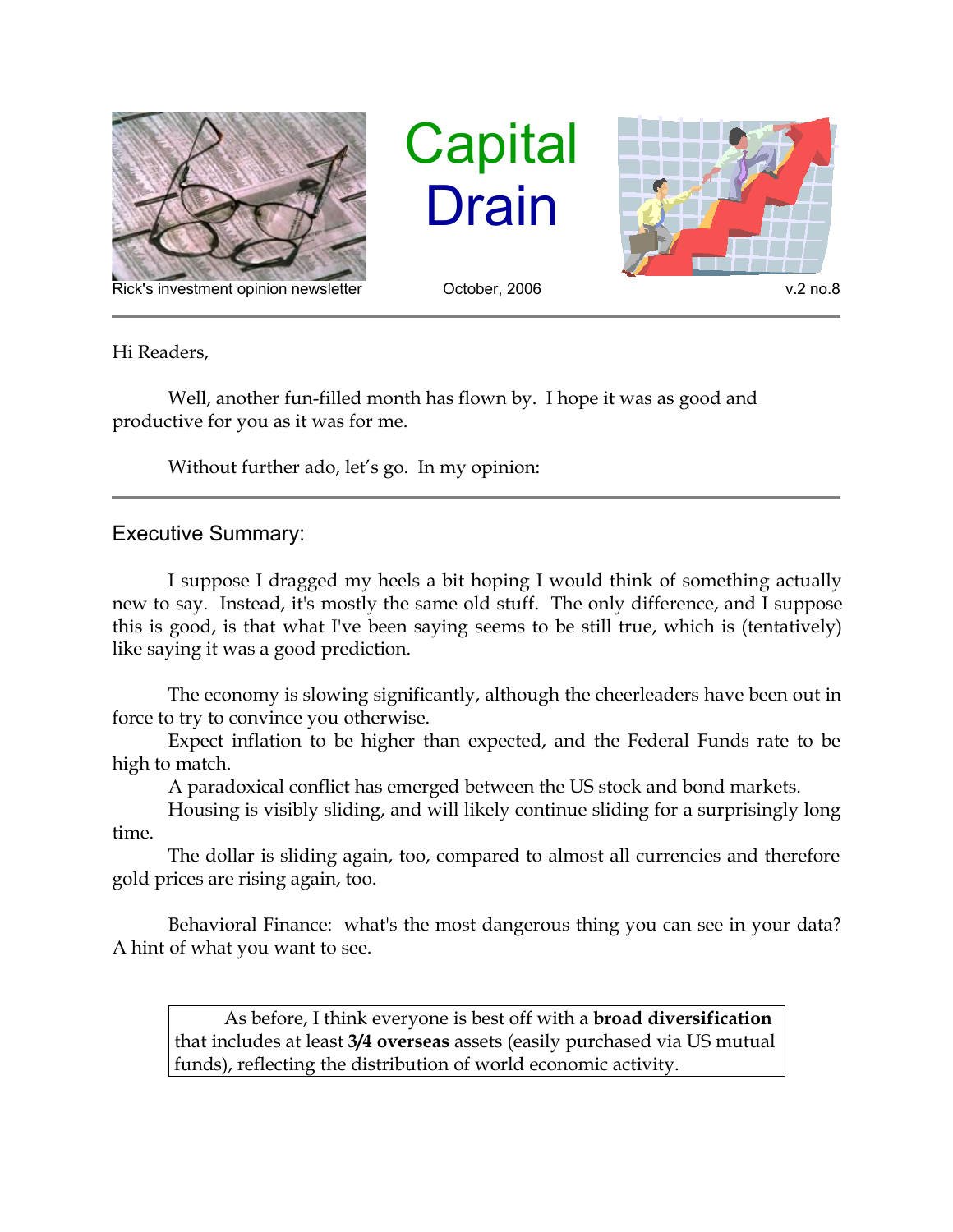These are **risky times**, so investors need to be in the best of securities: stick to value, to safety, to short maturities (for debt), and call me to chat if you're concerned about anything you're holding.

Above all, avoid the investments that are at all-time extreme valuations: junk bonds, developing-country bonds, and headlinegrabbing stocks such as Google, Whole Foods, or Chinese bank IPOs.

Sure, Google is doing great. Google's a pretty good company, but at the current price you could only buy based on the Greater Fool Theory: "Sure, I paid too much, but I'll find a Greater Fool to whom I can sell it for even more!" One day the market will wake up and Google won't be the darling any more. Until then, the price may continue to rise. After then, it will drop quite a bit.

## The Details:

In August, I described how the Leading Economic Indicators have been falling, predicting a slowdown, for quite a while. I also reiterated that last December and again in February I pointed out that the inverted yield curve is a pretty good predictor of a coming recession. (If you're curious, you can see those and other old letters at http://www.ricks-cafe.net/CapitalDrain.html .) Well, now the concurrent (latest actual) indicators are showing a slowdown definitely happening, and a recession quite possibly imminent.

And yet, the Dow Jones Industrials Average (DJIA) hit a record high. What gives?

It's definitely not like all of the financial community sees happy days ahead. The bond market, via the low long-term interest rates, is signaling that a slowdown will put a damper on inflation, and thus beget much lower short-term rates, starting pretty soon.

The stock market continues to party like it's only sunshine from here.

Well, not really. The cheerleaders have been hyping that "the market" has been setting records. The DJIA is far from being the market. It is, in fact, the small handful of the biggest, most stable companies, and therefore the ones you would most want to own if you had to own stock in a downturn. The other, broader, indices are also up, but by much less, and to nowhere near record levels.

Further, not all of the 30 DJIA stocks are up. Fewer than half are up, and some of that other half are down substantially for the year. Of the ones that are up, not a single one is at its own individual record high level. The record high for the DJIAverage is largely an artifact of the Averaging process.

The Market Cheerleader summary to square all this is: the economy slows just a little, inflation evaporates, the Federal Reserve pulls the bottom out from under short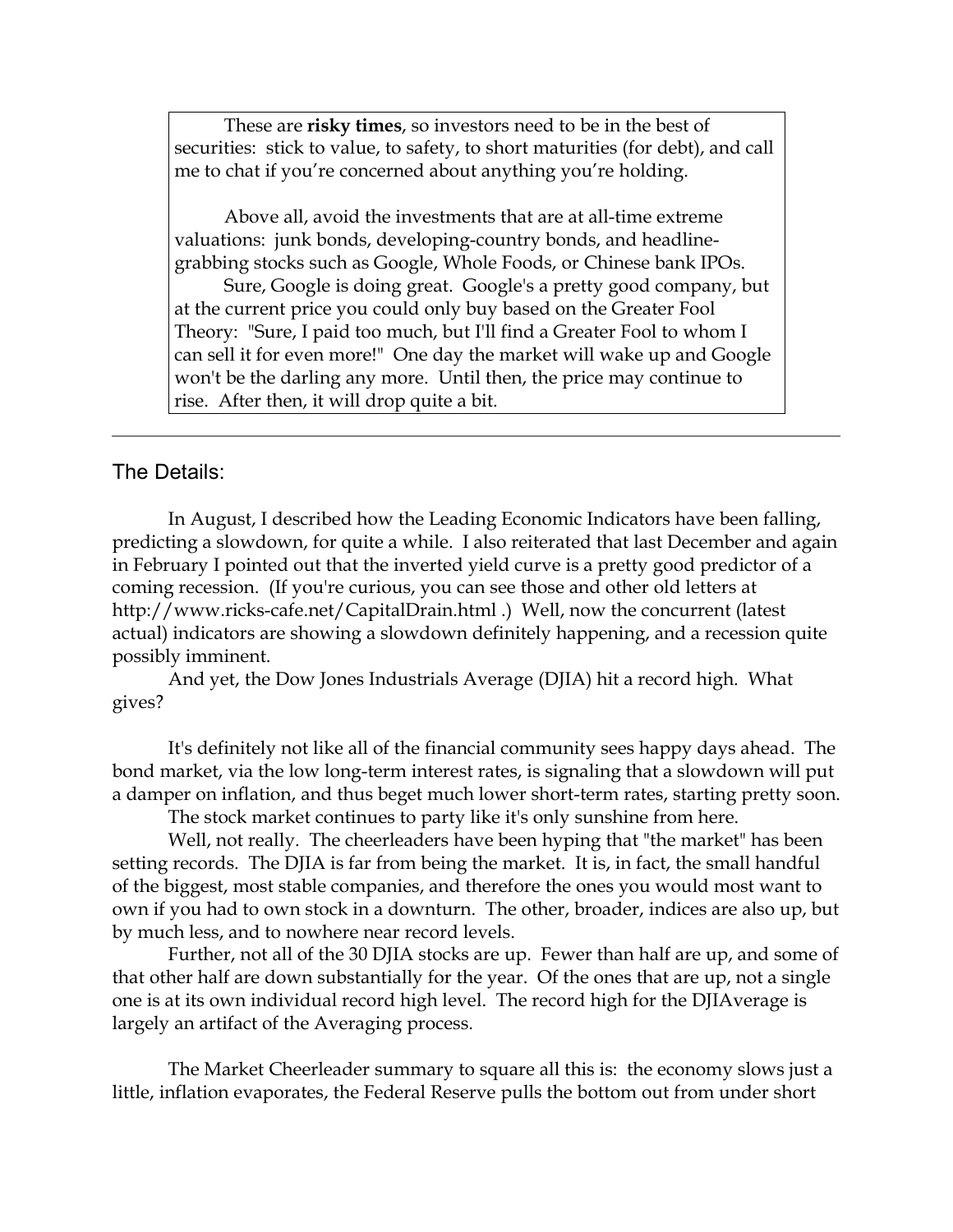rates, GDP surges, stocks rise, bonds rise (interest rates fall) and Everyone Lives Happily Ever After.

That may turn out not to be the case.

Even with the slowing economy, inflation may be surprisingly persistent. For a year we've been told to ignore energy costs and look only at Core inflation. Now, though, even though energy costs are going back down somewhat, the core inflation rate is still rising. Why? Partly because the rapid rise in the price of energy and raw materials is now showing up in the price of everything else. Partly because some market participants are no longer ignoring inflation but are raising prices that previously they had held down. Partly because the long-term fall of the dollar has made imports more expensive.

As I said last month, I think the Fed is going to look at inflation more than GDP growth in deciding when to cut interest rates. That may take more time and a slower economy than many people are expecting. If that's true, the likely outcome in the near term is that bonds will fall (rates rise) and stocks will fall too.

Oh, and don't get too comfy with the falling energy prices, either. We're in the seasonal lull between the Driving Season and the Heating Season. Energy prices could well start bouncing back up as soon as the weather turns cold.

We've now disposed of the illusion that housing prices can only go up. They're falling, some places more than others, but across the board falling. Further, as Soros would put it, real estate is a very reflexive market. That is, what direction it will go depends very much on what direction people expect it to go. That creates a tendency for many people to jump into the market when it's rising, increasing the rise, but also for people to jump out of the market when it's falling, increasing the fall.

It's true that many homeowners can stay in their current houses and wait out the slump. However, many leveraged "investors" (speculators), plus the new-housing developer giants, will be increasingly eager to sell their inventory of houses for what they can get quickly. That will drive the market prices down for everyone.

The dollar is sliding again, too, compared to almost all currencies and therefore gold prices are rising again, too. That may continue for a long time and a surprisingly large change in relative values.

In the stock, bond, housing, and foreign exchange markets, some people have been and still are claiming that everything is rosy, even as more and more un-rosy data come out. Some of them will probably still be clinging to their beliefs until their last supporting datum collapses. This is known as Confirmation Bias: we see the portion of the picture that agrees with what we want to believe. There's more discussion of this in last November's letter. Everyone is subject to Confirmation Bias to some extent, but you can spare yourself some of the worst effects as long as you always remember that